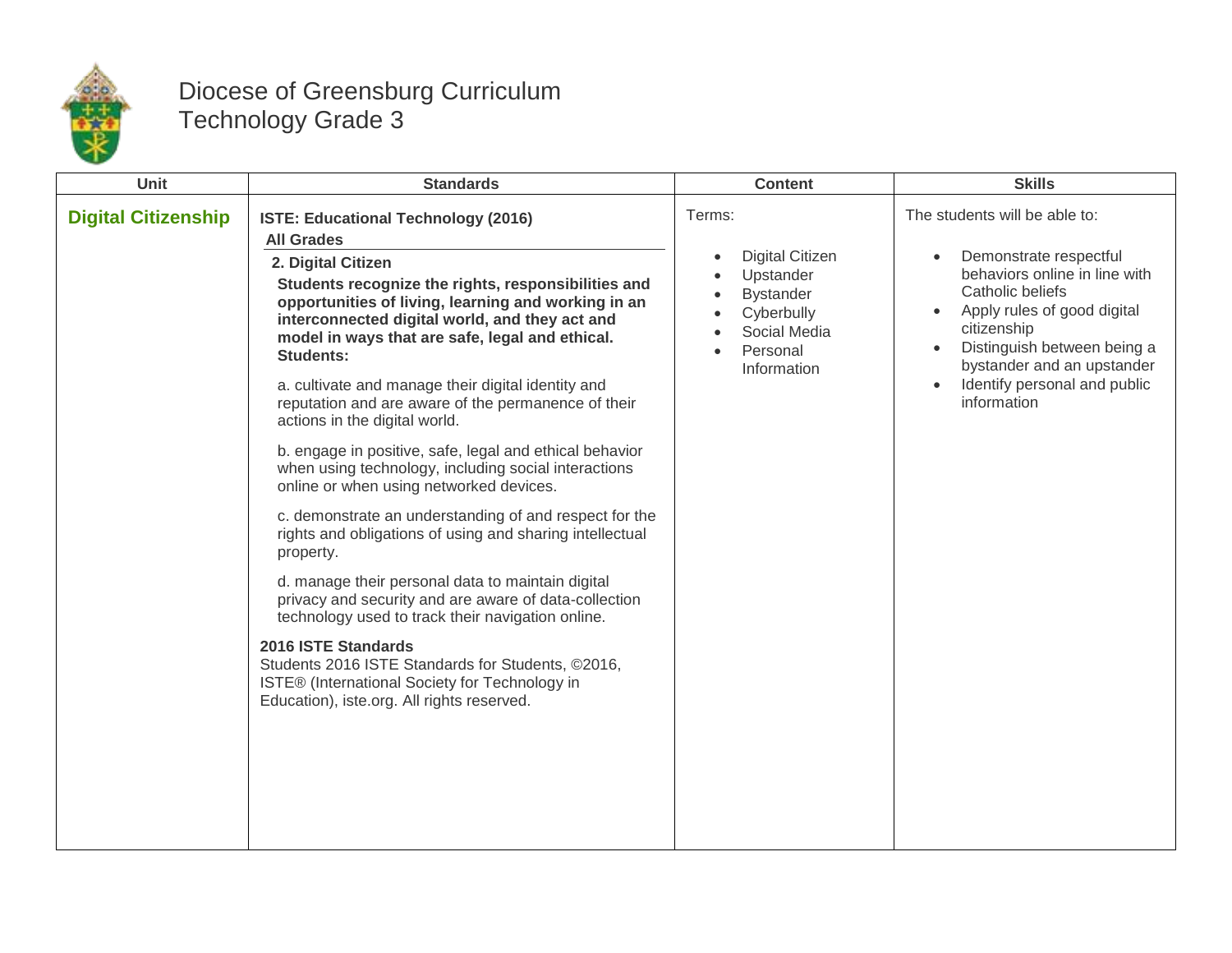| Unit                                                             | <b>Standards</b>                                                                                                                                                                                                                                                                                                                                                                                                                                                                                                                                                                                                                                                                                                                                                                                                                            | <b>Content</b>                                                                                                                                                                            | <b>Skills</b>                                                                                                                                                                                                                                                   |
|------------------------------------------------------------------|---------------------------------------------------------------------------------------------------------------------------------------------------------------------------------------------------------------------------------------------------------------------------------------------------------------------------------------------------------------------------------------------------------------------------------------------------------------------------------------------------------------------------------------------------------------------------------------------------------------------------------------------------------------------------------------------------------------------------------------------------------------------------------------------------------------------------------------------|-------------------------------------------------------------------------------------------------------------------------------------------------------------------------------------------|-----------------------------------------------------------------------------------------------------------------------------------------------------------------------------------------------------------------------------------------------------------------|
| <b>Basic Computer</b><br><b>Skills and</b><br><b>Keyboarding</b> | ISTE: Educational Technology (2016)<br><b>All Grades</b><br>1. Empowered Learner<br>Students leverage technology to take an active role<br>in choosing, achieving and demonstrating<br>competency in their learning goals, informed by the<br>learning sciences. Students:<br>c. use technology to seek feedback that informs and<br>improves their practice and to demonstrate their<br>learning in a variety of ways.<br>d. understand the fundamental concepts of technology<br>operations, demonstrate the ability to choose, use and<br>troubleshoot current technologies and are able to<br>transfer their knowledge to explore emerging<br>technologies.<br>2016 ISTE Standards<br>Students 2016 ISTE Standards for Students, ©2016,<br>ISTE® (International Society for Technology in<br>Education), iste.org. All rights reserved. | Terms:<br>Input<br>Output<br>Monitor<br>Tower<br>Keyboard<br>Mouse<br>Apps<br>Icons<br>Files/Folder<br>Save/Save As<br>Print<br>Desktop<br>$\bullet$<br><b>Keyboarding Skills</b>         | The students will be able to:<br>Identify input and output<br>devices and their uses<br>Identify parts of the computer<br>$\bullet$<br>Create and manage files and<br>folders<br>Use the keyboard<br>$\bullet$<br>Troubleshoot minor problems<br>they encounter |
| <b>Word Processing</b>                                           | <b>ISTE: Educational Technology (2016)</b><br><b>All Grades</b><br><b>6. Creative Communicator</b><br><b>Students communicate clearly and express</b><br>themselves creatively for a variety of purposes<br>using the platforms, tools, styles, formats and<br>digital media appropriate to their goals. Students:<br>a. choose the appropriate platforms and tools for<br>meeting the desired objectives of their creation or<br>communication.<br>b. create original works or responsibly repurpose or<br>remix digital resources into new creations.<br>c. communicate complex ideas clearly and effectively<br>by creating or using a variety of digital objects such as<br>visualizations, models or simulations.                                                                                                                      | Terms:<br><b>Ribbons</b><br>Tabs<br>Groups<br><b>Keyboard Shortcuts</b><br>Copy<br>Paste<br>Shift<br>Spacebar<br>Enter<br>Backspace<br><b>Right Click</b><br>Highlight<br>Insert<br>Print | The students will be able to:<br>Enter text into a document<br>Change font size, style, and<br>color<br>Delete and edit text<br>$\bullet$<br>Employ keyboard shortcuts<br>Insert images into<br>documents<br>Save assignments                                   |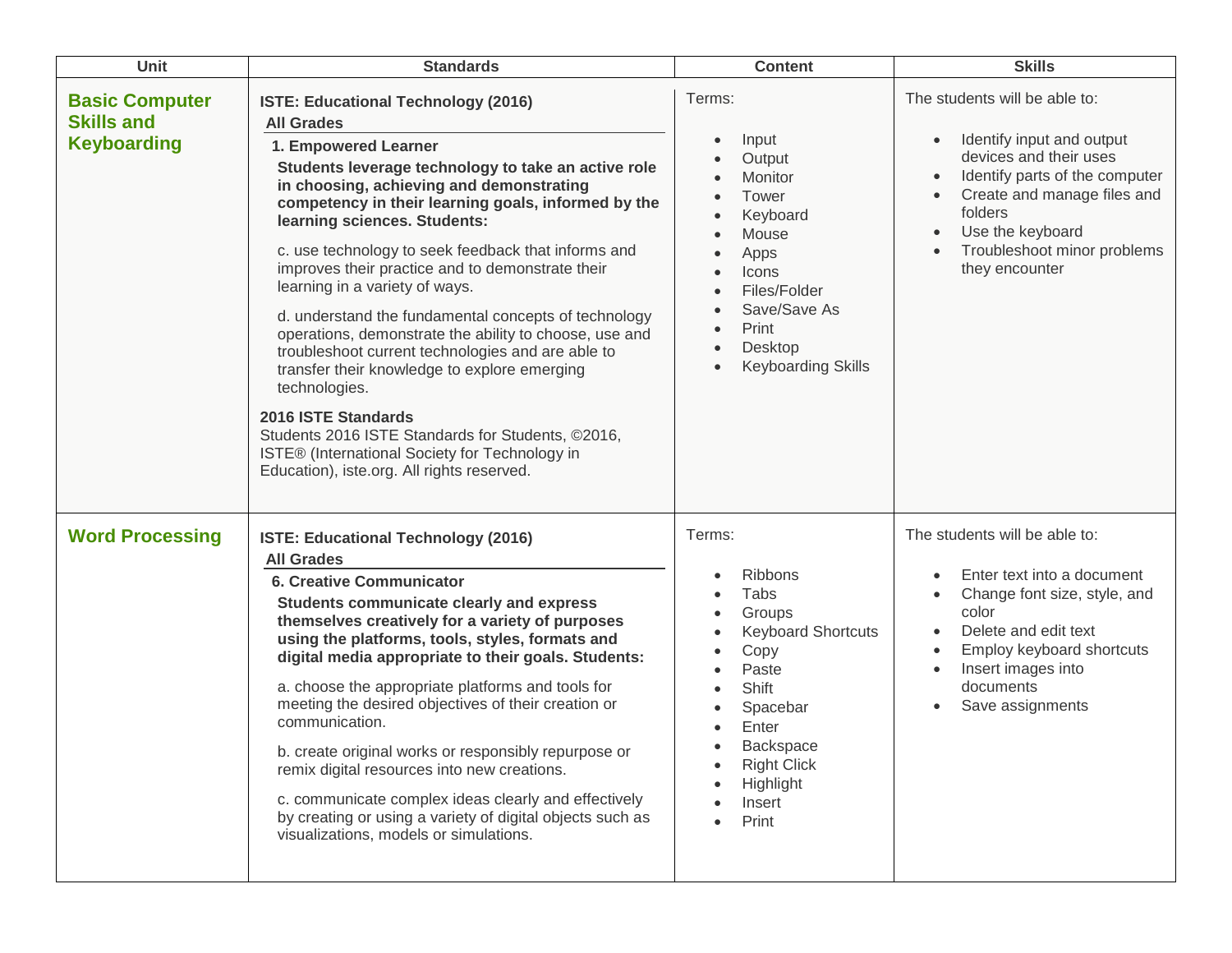| Unit                | <b>Standards</b>                                                                                                                                                                                                                                                                                                                                                                                                                                                                                                                                                                                                                                                                                                                                                                                                                                                                                                                                                                                                                                                                                                                      | <b>Content</b>                                                                             | <b>Skills</b>                                                                                                                                  |
|---------------------|---------------------------------------------------------------------------------------------------------------------------------------------------------------------------------------------------------------------------------------------------------------------------------------------------------------------------------------------------------------------------------------------------------------------------------------------------------------------------------------------------------------------------------------------------------------------------------------------------------------------------------------------------------------------------------------------------------------------------------------------------------------------------------------------------------------------------------------------------------------------------------------------------------------------------------------------------------------------------------------------------------------------------------------------------------------------------------------------------------------------------------------|--------------------------------------------------------------------------------------------|------------------------------------------------------------------------------------------------------------------------------------------------|
|                     | d. publish or present content that customizes the<br>message and medium for their intended audiences.<br>2016 ISTE Standards<br>Students 2016 ISTE Standards for Students, ©2016,<br>ISTE® (International Society for Technology in<br>Education), iste.org. All rights reserved.                                                                                                                                                                                                                                                                                                                                                                                                                                                                                                                                                                                                                                                                                                                                                                                                                                                     |                                                                                            |                                                                                                                                                |
| <b>Web Accounts</b> | <b>ISTE: Educational Technology (2016)</b><br><b>All Grades</b><br>1. Empowered Learner<br>Students leverage technology to take an active role<br>in choosing, achieving and demonstrating<br>competency in their learning goals, informed by the<br>learning sciences. Students:<br>d. understand the fundamental concepts of technology<br>operations, demonstrate the ability to choose, use and<br>troubleshoot current technologies and are able to<br>transfer their knowledge to explore emerging<br>technologies.<br>2. Digital Citizen<br>Students recognize the rights, responsibilities and<br>opportunities of living, learning and working in an<br>interconnected digital world, and they act and<br>model in ways that are safe, legal and ethical.<br><b>Students:</b><br>d. manage their personal data to maintain digital<br>privacy and security and are aware of data-collection<br>technology used to track their navigation online.<br>2016 ISTE Standards<br>Students 2016 ISTE Standards for Students, ©2016,<br>ISTE® (International Society for Technology in<br>Education), iste.org. All rights reserved. | Terms:<br>Password<br>Login<br>Username<br>Account<br>Applications<br><b>Cloud Storage</b> | The students will be able to:<br>Store and manage<br>$\bullet$<br>passwords and login<br>Navigate to applications and<br>$\bullet$<br>accounts |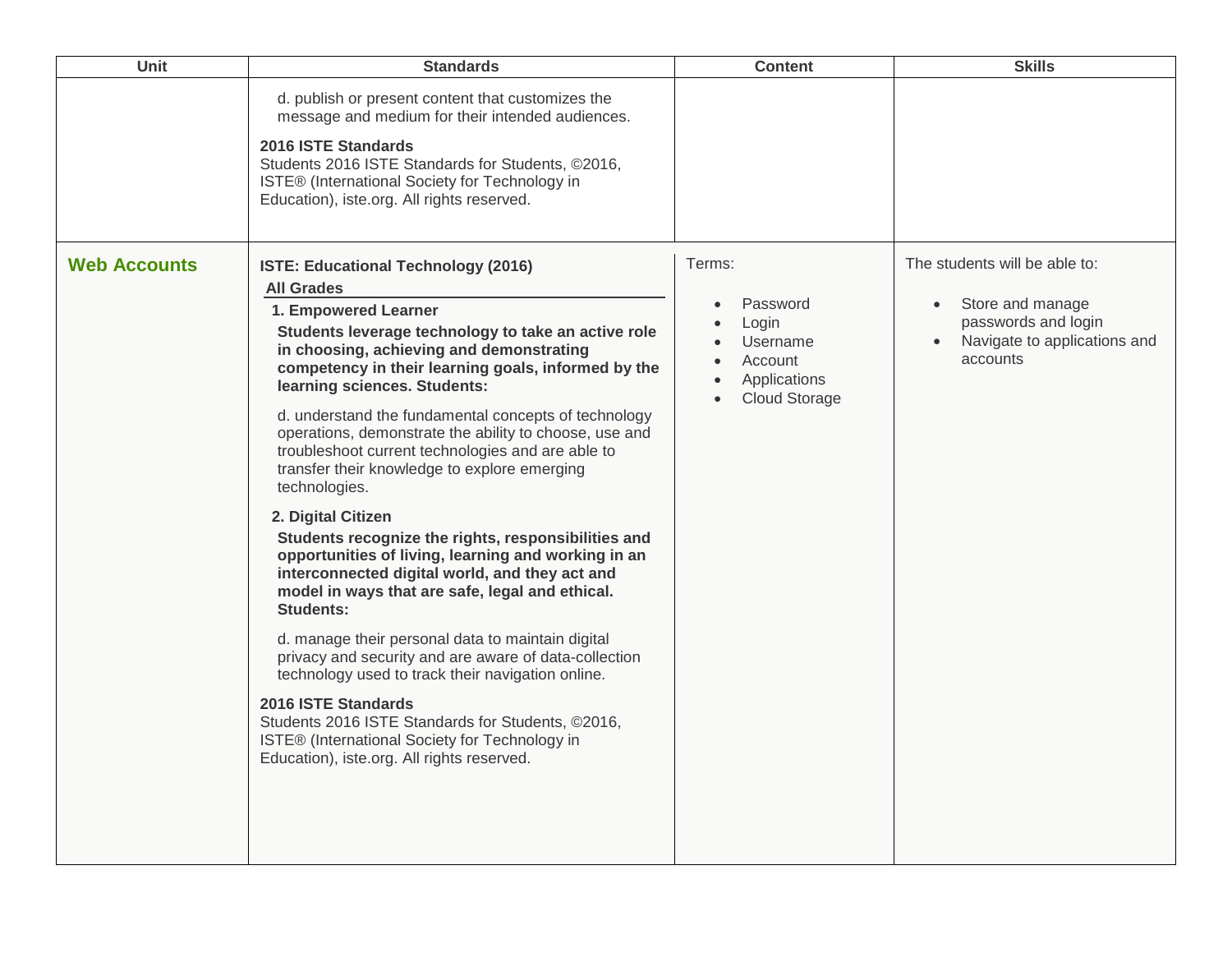| Unit          | <b>Standards</b>                                                                                                                                                                                                                                                                                                                                                                                                                                                                                                                                                                                                                                                                                                                                                                                                                                                                                                                                                                                                     | <b>Content</b>                                                                             | <b>Skills</b>                                                                                                |
|---------------|----------------------------------------------------------------------------------------------------------------------------------------------------------------------------------------------------------------------------------------------------------------------------------------------------------------------------------------------------------------------------------------------------------------------------------------------------------------------------------------------------------------------------------------------------------------------------------------------------------------------------------------------------------------------------------------------------------------------------------------------------------------------------------------------------------------------------------------------------------------------------------------------------------------------------------------------------------------------------------------------------------------------|--------------------------------------------------------------------------------------------|--------------------------------------------------------------------------------------------------------------|
| <b>Coding</b> | ISTE: Educational Technology (2016)<br><b>All Grades</b><br>1. Empowered Learner<br>Students leverage technology to take an active role<br>in choosing, achieving and demonstrating<br>competency in their learning goals, informed by the<br>learning sciences. Students:<br>c. use technology to seek feedback that informs and<br>improves their practice and to demonstrate their<br>learning in a variety of ways.<br>5. Computational Thinker<br>Students develop and employ strategies for<br>understanding and solving problems in ways that<br>leverage the power of technological methods to<br>develop and test solutions. Students:<br>a. formulate problem definitions suited for technology-<br>assisted methods such as data analysis, abstract<br>models and algorithmic thinking in exploring and finding<br>solutions.<br>2016 ISTE Standards<br>Students 2016 ISTE Standards for Students, ©2016,<br>ISTE® (International Society for Technology in<br>Education), iste.org. All rights reserved. | Terms:<br>Code Blocks<br>Repeat<br>Loop<br>Functions<br>Algorithm<br>Debugging<br>Sequence | The students will be able to:<br>Design a code<br>$\bullet$<br>Debug a code<br>Loop a code<br>Use algorithms |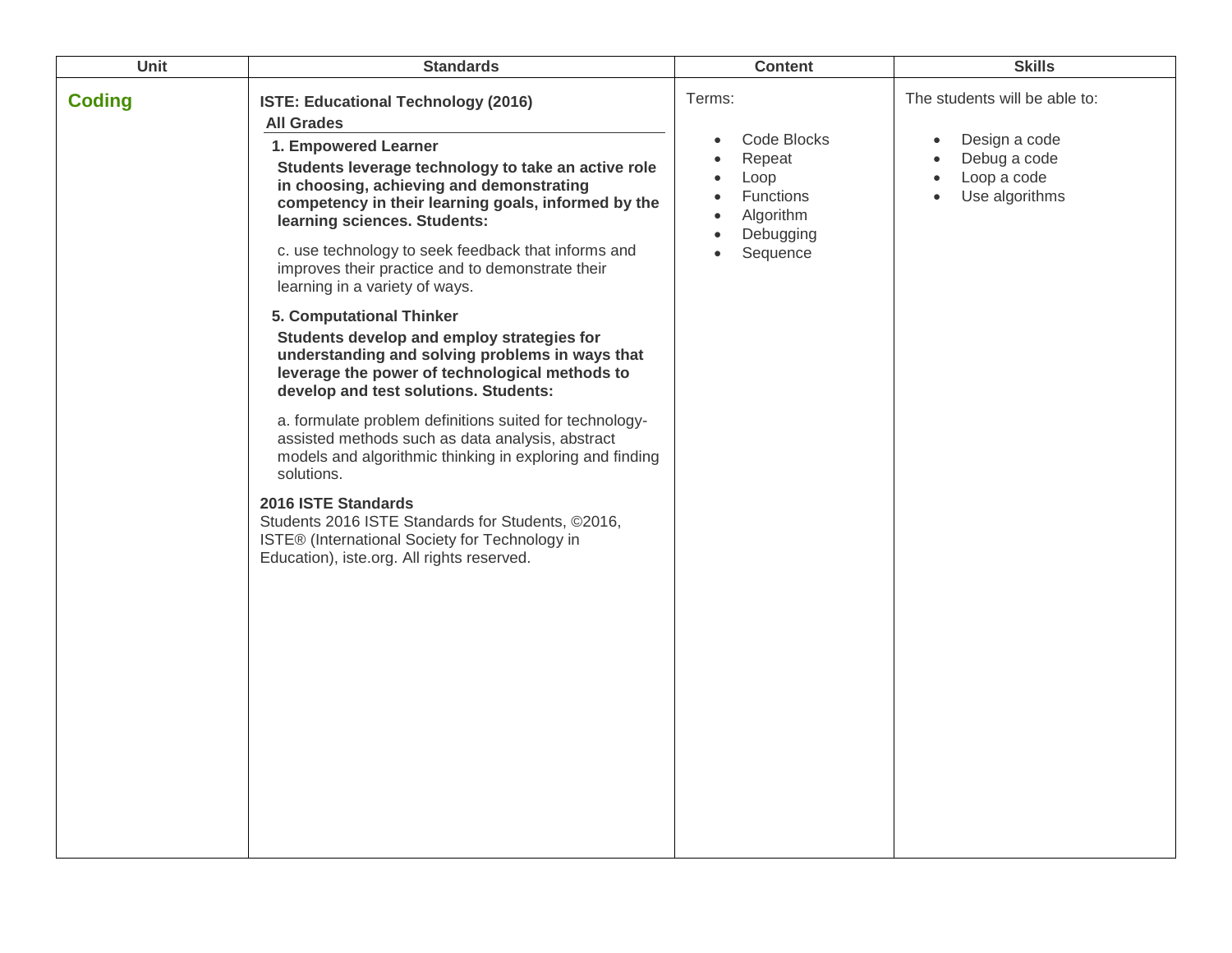| Unit                | <b>Standards</b>                                                                                                                                                                                                                                                                                                                                                                                                                                                                                                                                                                                                                                                                                                                                                                                                                                                                                                                                                                                                                                                                                                                                                                                                                                      | <b>Content</b>                                                                                                                                                                                                               | <b>Skills</b>                                                                                                                                                                                                                       |
|---------------------|-------------------------------------------------------------------------------------------------------------------------------------------------------------------------------------------------------------------------------------------------------------------------------------------------------------------------------------------------------------------------------------------------------------------------------------------------------------------------------------------------------------------------------------------------------------------------------------------------------------------------------------------------------------------------------------------------------------------------------------------------------------------------------------------------------------------------------------------------------------------------------------------------------------------------------------------------------------------------------------------------------------------------------------------------------------------------------------------------------------------------------------------------------------------------------------------------------------------------------------------------------|------------------------------------------------------------------------------------------------------------------------------------------------------------------------------------------------------------------------------|-------------------------------------------------------------------------------------------------------------------------------------------------------------------------------------------------------------------------------------|
| <b>Spreadsheets</b> | ISTE: Educational Technology (2016)<br><b>All Grades</b><br>1. Empowered Learner<br>Students leverage technology to take an active role<br>in choosing, achieving and demonstrating<br>competency in their learning goals, informed by the<br>learning sciences. Students:<br>c. use technology to seek feedback that informs and<br>improves their practice and to demonstrate their<br>learning in a variety of ways.<br>d. understand the fundamental concepts of technology<br>operations, demonstrate the ability to choose, use and<br>troubleshoot current technologies and are able to<br>transfer their knowledge to explore emerging<br>technologies.<br>5. Computational Thinker<br>Students develop and employ strategies for<br>understanding and solving problems in ways that<br>leverage the power of technological methods to<br>develop and test solutions. Students:<br>b. collect data or identify relevant data sets, use digital<br>tools to analyze them, and represent data in various<br>ways to facilitate problem-solving and decision-making.<br>2016 ISTE Standards<br>Students 2016 ISTE Standards for Students, ©2016,<br>ISTE® (International Society for Technology in<br>Education), iste.org. All rights reserved. | Terms:<br>Cells<br>Columns<br>Rows<br><b>Ribbons</b><br>$\bullet$<br>Functions<br>$\bullet$<br>Tabs<br>Groups<br><b>Keyboard Shortcuts</b><br>Enter<br>Backspace<br><b>Right Click</b><br>Highlight<br>Insert<br>Sum<br>Sort | The student will be able to:<br>Identify and manipulate<br>$\bullet$<br>columns and rows<br>Insert graphs<br>$\bullet$<br>Enter text into a cell<br>$\bullet$<br>Delete and edit text<br>Employ keyboard shortcuts<br>Use functions |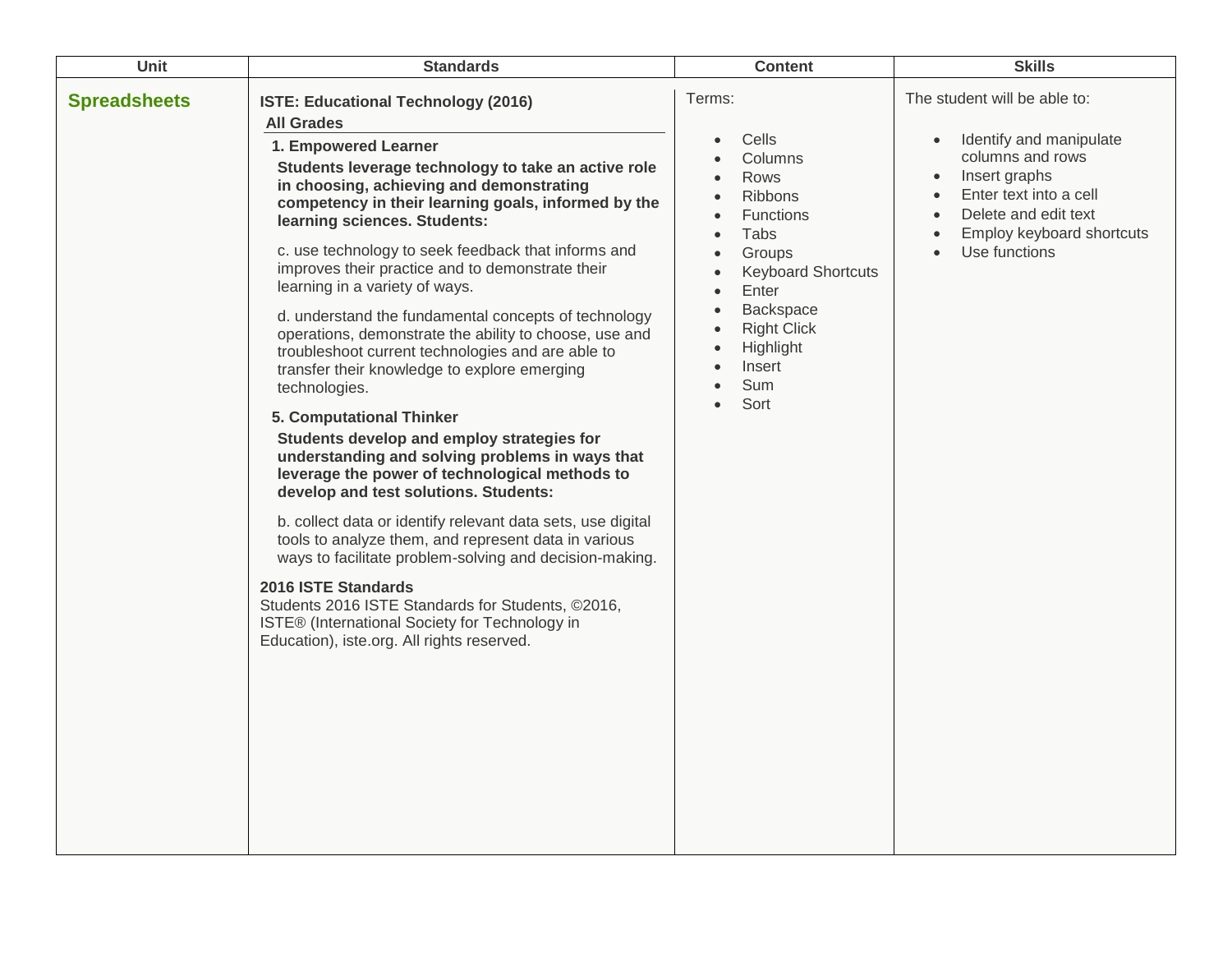| <b>Unit</b>           | <b>Standards</b>                                                                                                                                                                                                                                                                                                                                                                                                                                                                                                                                                                                                                                                                                                                                                                                                                                                                                                                                       | <b>Content</b>                                                                                                            | <b>Skills</b>                                                                                                                                                                                                                                                              |
|-----------------------|--------------------------------------------------------------------------------------------------------------------------------------------------------------------------------------------------------------------------------------------------------------------------------------------------------------------------------------------------------------------------------------------------------------------------------------------------------------------------------------------------------------------------------------------------------------------------------------------------------------------------------------------------------------------------------------------------------------------------------------------------------------------------------------------------------------------------------------------------------------------------------------------------------------------------------------------------------|---------------------------------------------------------------------------------------------------------------------------|----------------------------------------------------------------------------------------------------------------------------------------------------------------------------------------------------------------------------------------------------------------------------|
| <b>Research</b>       | ISTE: Educational Technology (2016)<br><b>All Grades</b><br>3. Knowledge Constructor<br>Students critically curate a variety of resources<br>using digital tools to construct knowledge, produce<br>creative artifacts and make meaningful learning<br>experiences for themselves and others. Students:<br>a. plan and employ effective research strategies to<br>locate information and other resources for their<br>intellectual or creative pursuits.<br>2016 ISTE Standards<br>Students 2016 ISTE Standards for Students, ©2016,<br>ISTE® (International Society for Technology in<br>Education), iste.org. All rights reserved.                                                                                                                                                                                                                                                                                                                   | Terms:<br>Address Bar<br>Web Browser<br>Search Engine<br>Forward/Backward<br>Arrows<br><b>Search Results</b><br>Copyright | The students will be able to:<br>Enter website address into<br>address bar<br>Identify and use child friendly<br>search engines<br>Navigate using back and<br>forward arrows<br>Determine most applicable<br>search results<br>Identify and utilize<br>favorites/bookmarks |
| <b>Digital Design</b> | ISTE: Educational Technology (2016)<br><b>All Grades</b><br>1. Empowered Learner<br>Students leverage technology to take an active role<br>in choosing, achieving and demonstrating<br>competency in their learning goals, informed by the<br>learning sciences. Students:<br>c. use technology to seek feedback that informs and<br>improves their practice and to demonstrate their<br>learning in a variety of ways.<br><b>6. Creative Communicator</b><br>Students communicate clearly and express<br>themselves creatively for a variety of purposes<br>using the platforms, tools, styles, formats and<br>digital media appropriate to their goals. Students:<br>b. create original works or responsibly repurpose or<br>remix digital resources into new creations.<br>2016 ISTE Standards<br>Students 2016 ISTE Standards for Students, ©2016,<br>ISTE® (International Society for Technology in<br>Education), iste.org. All rights reserved. | Terms:<br>Paint Program<br><b>Consider Audience</b>                                                                       | The students will be able to:<br>Identify, access, and open a<br>design program<br>Select and use online paint<br>tools<br>Create a graphic                                                                                                                                |